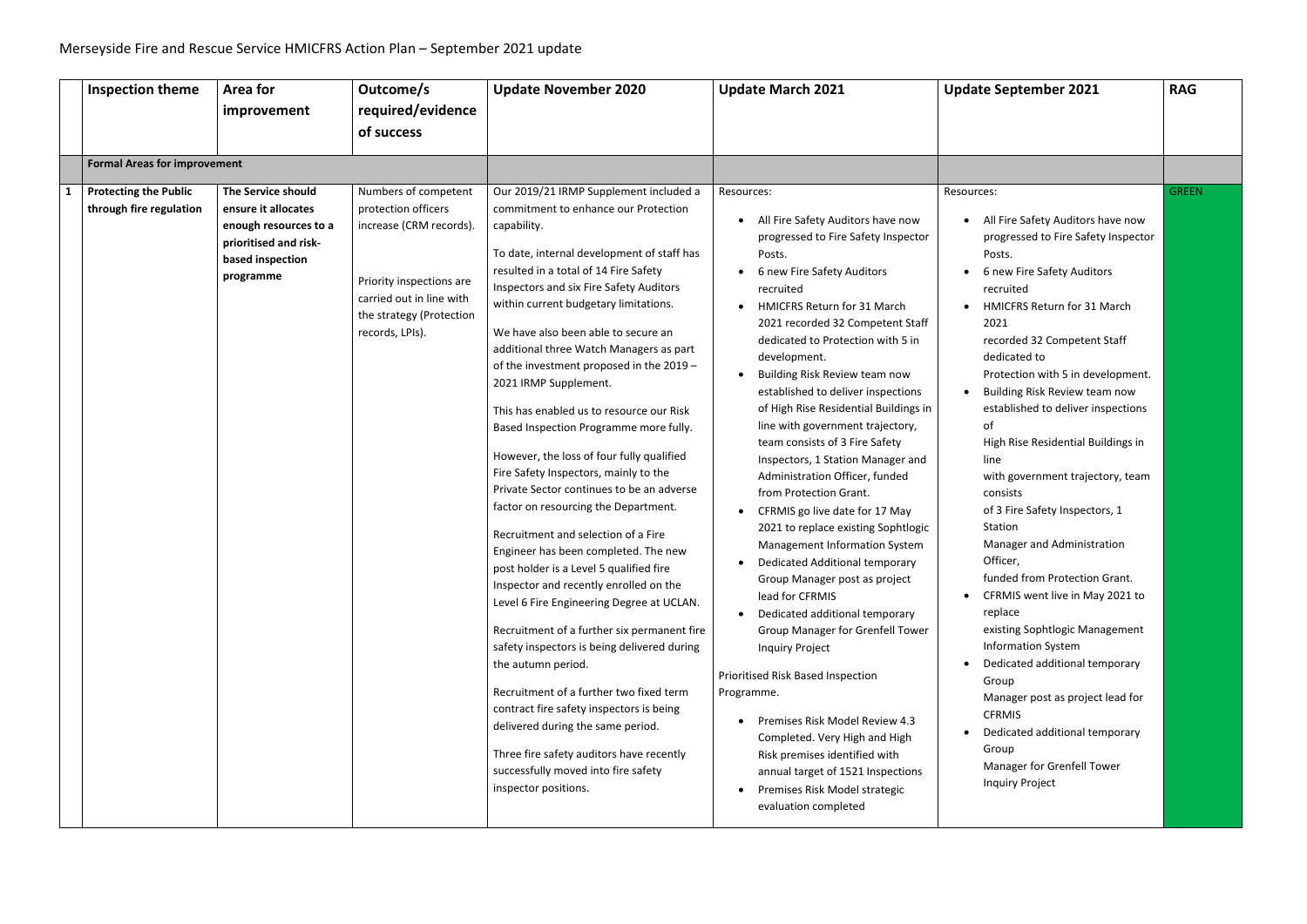|                         |                                                     |                                                                                                                                                                                                                |                                                                                                                                                                             |                                                                                                                                                                                                                                                                                                                                                                                                                                                                                                                                                                                                         |                                                                                                                                                                                                                                                                                                                                                                                                                                                          | Prioritised Risk Based Inspection<br>Programme.<br>Premises Risk Model Review 4.3<br>Completed. Very High and High<br>Risk<br>premises identified with annual<br>target<br>of 1521 Inspections<br>Premises Risk Model strategic<br>evaluation completed                                                                                                                 |              |
|-------------------------|-----------------------------------------------------|----------------------------------------------------------------------------------------------------------------------------------------------------------------------------------------------------------------|-----------------------------------------------------------------------------------------------------------------------------------------------------------------------------|---------------------------------------------------------------------------------------------------------------------------------------------------------------------------------------------------------------------------------------------------------------------------------------------------------------------------------------------------------------------------------------------------------------------------------------------------------------------------------------------------------------------------------------------------------------------------------------------------------|----------------------------------------------------------------------------------------------------------------------------------------------------------------------------------------------------------------------------------------------------------------------------------------------------------------------------------------------------------------------------------------------------------------------------------------------------------|-------------------------------------------------------------------------------------------------------------------------------------------------------------------------------------------------------------------------------------------------------------------------------------------------------------------------------------------------------------------------|--------------|
| $\overline{\mathbf{2}}$ | <b>Responding to fires and</b><br>other emergencies | The service should<br>ensure staff know how<br>to command fire service<br>assets assertively,<br>effectively and safely at<br>incidents. This should<br>include regular<br>assessment of<br>command competence | Assessments meet the<br>targets set<br>(Preparedness records,<br>LPIs)<br>Assessment processes<br>are robust and<br>comprehensive<br>(Preparedness and<br>Response records) | Arrangements have been put in place to<br>ensure the maintenance of Command<br>Competence (ensuring Officers remain "in<br>ticket") is managed via the Operational<br>Performance System (OPS) maintained by<br>the Command Department and Training &<br>Development Academy<br>MFRS completed all Level 1 assessments<br>with all relevant staff being in ticket<br>following HMICFRS visit. There is a two-<br>year frequency for assessment. This has<br>been impacted due to COVID-19 but is<br>being monitored and schedule adjusted<br>Processes are evidenced, Policy and SI<br>being finalised. |                                                                                                                                                                                                                                                                                                                                                                                                                                                          |                                                                                                                                                                                                                                                                                                                                                                         | <b>GREEN</b> |
|                         |                                                     |                                                                                                                                                                                                                |                                                                                                                                                                             | A revised Command Strategy has been<br>presented at the Operations Board on 30 <sup>th</sup><br>November 2020.                                                                                                                                                                                                                                                                                                                                                                                                                                                                                          | The revised Command Strategy was<br>presented and endorsed at the Ops Board<br>on 29 March 2021 with launch date set for<br>the 1st April, 2021. All operational<br>managers are within the two year<br>assessment frequency set by NOG and<br>competency is managed by the Command<br>Department and TDA admin Team. Service<br>Instruction has been published which<br>outlines the revised command competency<br>framework for all management levels. | The revised Command Strategy was<br>launched in April, 2021.<br>All operational managers are within the<br>two year assessment frequency set by NOG<br>and competency is managed by the<br>Command Department and TDA admin<br>Team. Service Instruction has been<br>published which outlines the revised<br>command competency framework for all<br>management levels. | <b>GREEN</b> |
| $\overline{\mathbf{3}}$ | Promoting the right<br>values and culture           | The service should<br>ensure its values and<br>behaviours are                                                                                                                                                  | Feedback shows that<br>staff understand the<br>values and behaviours<br>(staff survey 2020)                                                                                 | Work has taken place to review the<br>Service's Values which are due to be<br>introduced in the new year.<br>Values are embedded as part of our<br>recruitment and appraisal processes.                                                                                                                                                                                                                                                                                                                                                                                                                 | A new mandatory Equality, Diversity and<br>Inclusion LearnPro module has been<br>developed for launch in May. It will<br>complement the face to face training.                                                                                                                                                                                                                                                                                           | A mandatory Equality, Diversity and<br>Inclusion LearnPro module was<br>launched in May. It complements the<br>face to face training. Over 70% of staff<br>have completed it to date.                                                                                                                                                                                   | <b>GREEN</b> |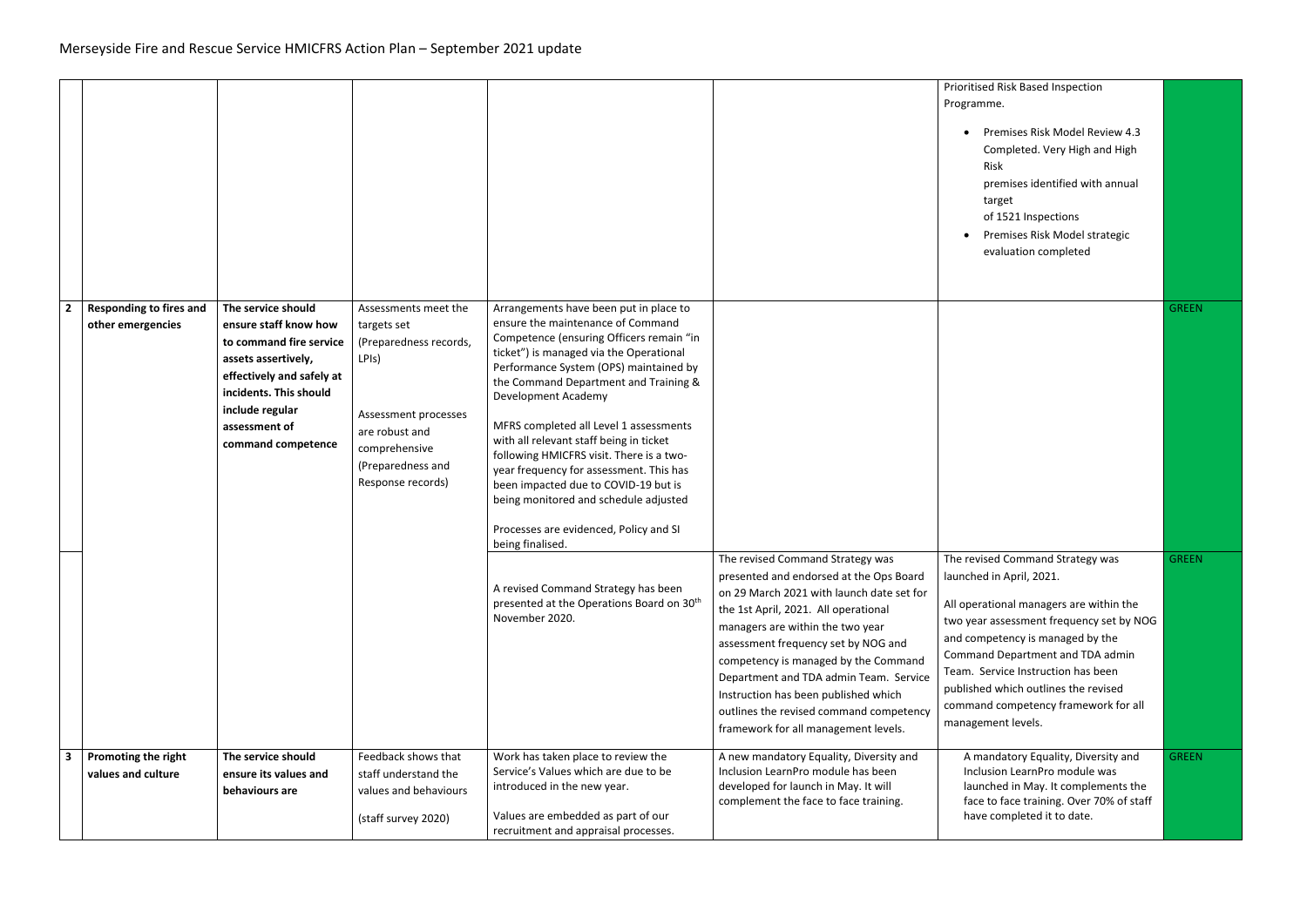|                          | understood and             |                            |                                                | An Audit of ED&I provision in MFRS has                                      | An Audit of ED&I provision in MFRS has    |              |
|--------------------------|----------------------------|----------------------------|------------------------------------------------|-----------------------------------------------------------------------------|-------------------------------------------|--------------|
|                          |                            |                            | Work has taken place on establishing the       | been completed with the report delivered                                    | been completed with the report            |              |
|                          | demonstrated by staff.     | Feedback shows that        | MFRS Leadership Process and Message            | in April. SLT and Network Chairs will meet                                  | delivered in April. Action plans have     |              |
|                          |                            | staff and managers         | with outcomes also due early in the new        | to discuss the outcomes in May.                                             | been written.                             |              |
|                          |                            | believe that they and      | year.                                          |                                                                             |                                           |              |
|                          |                            |                            |                                                | A review of the Equality Impact                                             | A review of the Equality Impact           |              |
|                          |                            | others are displaying the  | Our Ground Rules were refreshed                | Assessment process is underway.                                             | Assessment process is underway.           |              |
|                          |                            | desired behaviours and     | (following engagement with staff) and          |                                                                             |                                           |              |
|                          |                            | demonstrating the          | reissued in January 2020.                      | The Networks continue to flourish and                                       | The Networks continue to flourish and     |              |
|                          |                            | values (staff survey       |                                                | Network Chairs are embedded in the                                          | Network Chairs are embedded in the        |              |
|                          |                            | $2020$ ).                  | ED& I Training is being delivered to all staff | <b>Strategy and Performance ED&amp;I Board</b>                              | Strategy and Performance ED&I Board.      |              |
|                          |                            |                            | (50% complete), but delivery is currently      |                                                                             |                                           |              |
|                          |                            |                            | limited due to the pandemic. Online            | Face to face training has been curtailed                                    | Face to face training was curtailed       |              |
|                          |                            |                            | training is being considered as an interim     | during the pandemic but due to start again                                  | during the pandemic but started again     |              |
|                          |                            |                            | arrangement, but face to face is preferred     | in May.                                                                     | in July. Over 60% of staff have now       |              |
|                          |                            |                            | because it encourages more interaction.        |                                                                             | received this training.                   |              |
|                          |                            |                            | Inclusive leadership coaching has also         | Several opportunities for online ED&I                                       |                                           |              |
|                          |                            |                            | commenced and work is ongoing to ensure        | learning and awareness have been created                                    | Several opportunities for online ED&I     |              |
|                          |                            |                            | it is embedded in any future organisational    | during the past year that have attracted a                                  | learning and awareness have been          |              |
|                          |                            |                            | approach to coaching.                          | much wider variety of staff than would                                      | created during the past year that have    |              |
|                          |                            |                            | Unconscious Bias training took place           | have been possible if these had been held                                   | attracted a much wider variety of staff   |              |
|                          |                            |                            | virtually during the pandemic and work is      | in person.                                                                  | than would have been possible if these    |              |
|                          |                            |                            | ongoing to determine whether we can            |                                                                             | had been held in person.                  |              |
|                          |                            |                            | introduce a collaborative approach to          | The staff survey was completed in<br>November and December with significant | The staff survey was completed in         |              |
|                          |                            |                            | Unconscious Bias training with the Police.     | improvements in staff engagement taking                                     | November and December with                |              |
|                          |                            |                            | Reward and Recognition programmes are          | us from the lowest quartile in 2014 to the                                  | significant improvements in staff         |              |
|                          |                            |                            | being considered that also include             | highest in 2020.                                                            | engagement taking us from the lowest      |              |
|                          |                            |                            | improved insight through "pulse" surveys.      |                                                                             | quartile in 2014 to the highest in 2020.  |              |
|                          |                            |                            |                                                |                                                                             |                                           |              |
|                          |                            |                            | We have launched three staff networks          |                                                                             | Staff-led work to revise our Values and   |              |
|                          |                            |                            | (Gender, BAME and LGBT) with all of            |                                                                             | leadership message has been approved      |              |
|                          |                            |                            | Strategic Leadership Team taking a             |                                                                             | by the Authority and further              |              |
|                          |                            |                            | Strategic Sponsor roll. Network chairs         |                                                                             | engagement with staff to embed it is      |              |
|                          |                            |                            | attend the ED&I Strategic Board and are        |                                                                             | being planned.                            |              |
|                          |                            |                            | included in engagement relating to key         |                                                                             |                                           |              |
|                          |                            |                            | change and decision making including the       |                                                                             |                                           |              |
|                          |                            |                            | response to the pandemic.                      |                                                                             |                                           |              |
|                          |                            |                            | Our bi-annual staff survey was due to take     |                                                                             |                                           |              |
|                          |                            |                            | place in June/July 2020, but was postponed     |                                                                             |                                           |              |
|                          |                            |                            | due to the pandemic. It is now taking place    |                                                                             |                                           |              |
|                          |                            |                            | in November/December.                          |                                                                             |                                           |              |
|                          |                            |                            |                                                |                                                                             |                                           |              |
|                          |                            |                            |                                                |                                                                             |                                           |              |
| Getting the right people | The service needs to       | Training needs are         | An Operational Training Needs Assessment       | Considerable work has been undertaken to                                    | Considerable work has been undertaken to  | <b>GREEN</b> |
| with the right skills    | assure itself that all     | assessed for all staff and | has been completed and is reviewed             | update the training systems used and the                                    | update the training systems used and the  |              |
|                          | staff are appropriately    | training provided          | annually for uniformed personnel. This is      | reporting processes.                                                        | reporting processes.                      |              |
|                          | trained for their role. It | accordingly (POD and       | also presented annually at the Operations      |                                                                             |                                           |              |
|                          | needs to ensure all staff  | Preparedness records).     | Board.                                         | The functionality of OPS (Operational                                       | The functionality of OPS (Operational     |              |
|                          | keep their skills up to    |                            |                                                | Performance System) is being reviewed but                                   | Performance System) is being reviewed but |              |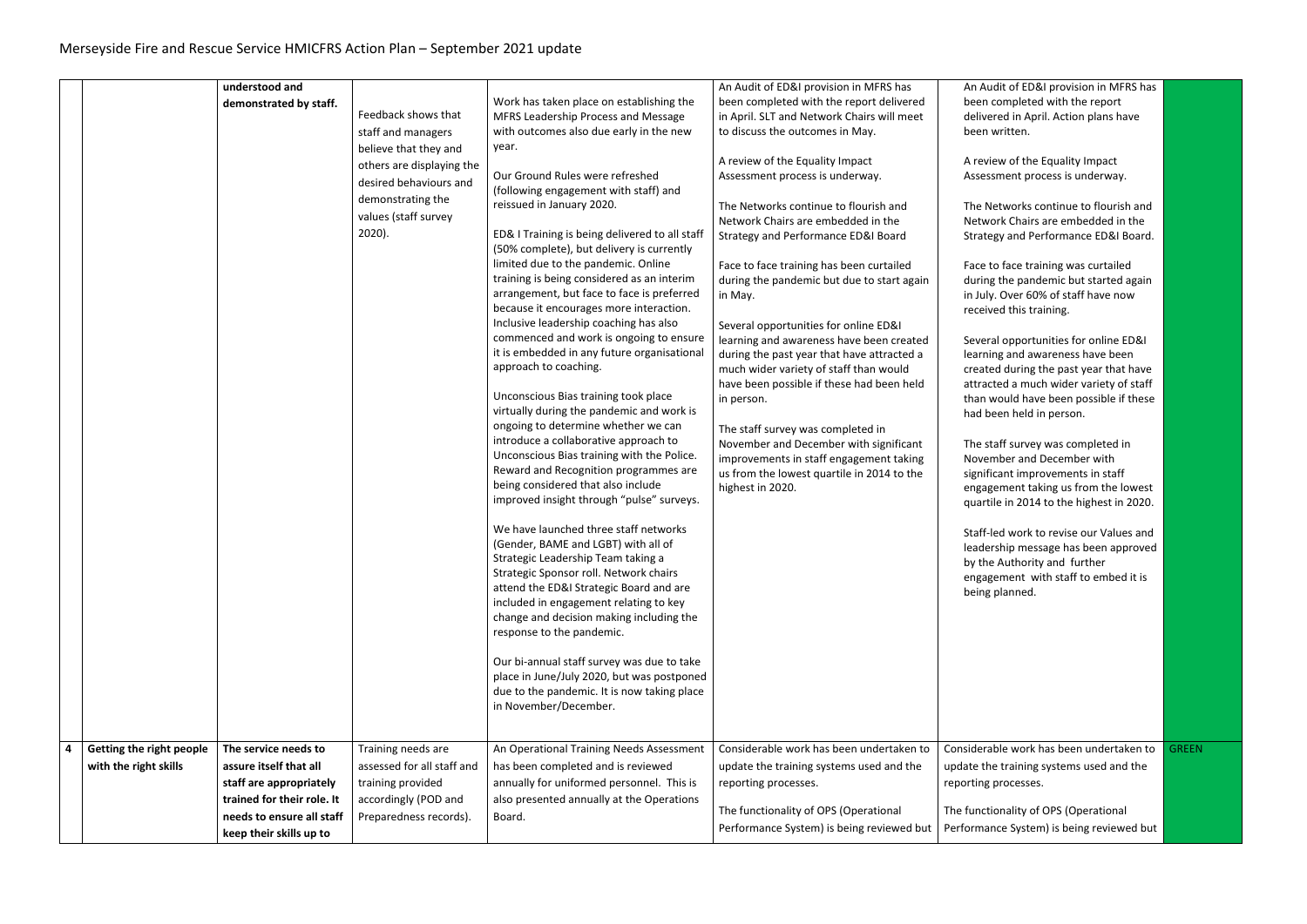|                |                                                     | date and have a                                                                                                                                                                                                                                      |                                                                                                                                                                                                                                                  |                                                                                                                                                                                                                                                                                                                                                                                                                                                                                                                                                                                                                                                                                                                                                                                                                                                                                                                                                                                                                                                                                                   | over the last 12 months the process of                                                                                                                                                                                                                                                                                                                                                                                                                                                                                                                                                                                                                                                                                                                        | over the last 12 months the process of                                                                                                                                                                                                                                                                                                                                                                                                                                                                                                                                                                                                                                                                                                                                                                                                                                                     |              |
|----------------|-----------------------------------------------------|------------------------------------------------------------------------------------------------------------------------------------------------------------------------------------------------------------------------------------------------------|--------------------------------------------------------------------------------------------------------------------------------------------------------------------------------------------------------------------------------------------------|---------------------------------------------------------------------------------------------------------------------------------------------------------------------------------------------------------------------------------------------------------------------------------------------------------------------------------------------------------------------------------------------------------------------------------------------------------------------------------------------------------------------------------------------------------------------------------------------------------------------------------------------------------------------------------------------------------------------------------------------------------------------------------------------------------------------------------------------------------------------------------------------------------------------------------------------------------------------------------------------------------------------------------------------------------------------------------------------------|---------------------------------------------------------------------------------------------------------------------------------------------------------------------------------------------------------------------------------------------------------------------------------------------------------------------------------------------------------------------------------------------------------------------------------------------------------------------------------------------------------------------------------------------------------------------------------------------------------------------------------------------------------------------------------------------------------------------------------------------------------------|--------------------------------------------------------------------------------------------------------------------------------------------------------------------------------------------------------------------------------------------------------------------------------------------------------------------------------------------------------------------------------------------------------------------------------------------------------------------------------------------------------------------------------------------------------------------------------------------------------------------------------------------------------------------------------------------------------------------------------------------------------------------------------------------------------------------------------------------------------------------------------------------|--------------|
|                |                                                     | consistent method of<br>recording when they<br>have received training.                                                                                                                                                                               | Similar/equivalent<br>methods of recording<br>skills acquisition and<br>training are used for all<br>staff.                                                                                                                                      | A similar Organisational (non-uniformed)<br>Training Needs Assessment has been<br>completed and both are in the process of<br>being implemented.<br>Training will be allocated based on a role<br>and also as a result of appraisals where<br>appropriate.<br>Resource link records all training including<br>that initially recorded in the Operational<br>Performance System (OPS), ensuring a<br>complete set of records for all employees.<br>OPS records internal training including core<br>and non-core training, and is now used to<br>record internal training for both uniformed<br>and non-uniformed personnel. An upgrade<br>of the OPS system is required over the next<br>year.<br>A team was put together in November<br>2019 to review of the LearnPro online<br>training system, this has taken place and<br>improvements to e-learning packages have<br>been made in consultation with staff. The<br>next stage is to ensure all staff use<br>LearnPro for corporate training. This phase<br>is ongoing with the aim of standardising<br>the Learn pro across the organisation. | managing operational competency across<br>all roles has been reviewed and more<br>efficient and robust system put in place.<br>Management of the process has moved to<br>the TDA to reduce communication links<br>and ensure training days are maximised<br>and targeted to the individuals who require<br>it.<br>Learn pro is being developed and there is a<br>standard ELearning template with monthly<br>programme of modules and an induction<br>section. This standard will be available for<br>non-ops, MRU and Fire Control.<br>Senior officers now have own training<br>planner which is bespoke to the role.<br>Further development areas will take place<br>over the coming year to provide<br>consistency to the look and use of the<br>software. | managing operational competency across<br>all roles has been reviewed and more<br>efficient and robust system put in place.<br>Management of the process has moved to<br>the TDA to reduce communication links<br>and ensure training days are maximised<br>and targeted to the individuals who require<br>it.<br>Further opportunities for procuring a new<br>comprehensive training management<br>systems are being explored.<br>Learn pro is being developed and there is a<br>standard ELearning template with monthly<br>programme of modules and an induction<br>section. This standard will be available for<br>non-ops staff, MRU and Fire Control.<br>Senior officers now have their own training<br>planner which is bespoke to the role.<br>Further development areas will take place<br>over the coming year to provide<br>consistency to the look and use of the<br>software. |              |
| $5\phantom{1}$ | <b>Ensuring fairness and</b><br>promoting diversity | To identify and tackle<br>barriers to equality of<br>opportunity, and make<br>its workforce more<br>representative, the<br>service should ensure<br>diversity and inclusion<br>are well understood and<br>become important<br>values of the service. | Staff from protected and<br>underrepresented<br>groups feel more<br>positive about working<br>for MFRS (Staff survey<br>$2020$ ).<br>Staff from<br>underrepresented<br>groups are more likely to<br>seek promotion (POD<br>records, PSED report) | The responses to 3 above are also relevant<br>to this action.<br>In addition, the Service continues to use<br>Positive Action to encourage people from<br>underrepresented groups to apply for<br>firefighter and Control positions. A team<br>continues to work on this, including Staff<br>Network representatives.<br>As an example, to encourage more BAME<br>people to apply for firefighter roles we<br>have the following:                                                                                                                                                                                                                                                                                                                                                                                                                                                                                                                                                                                                                                                                 | The responses to 3 above are also relevant<br>to this action.<br>Positive action comments in the November<br>update still apply.<br>Since the beginning of 2018 we have<br>recruited 157 firefighters of whom:<br>17.83% are women<br>7.64% are BAME (local BAME population is<br>5.5%                                                                                                                                                                                                                                                                                                                                                                                                                                                                        | The responses to 3 above are also relevant<br>to this action.<br>Positive action comments in the November<br>update still apply.<br>A Positive Action workshop took place in<br>September, which any members of staff<br>could attend. The outcomes will form the<br>basis of a new strategy.<br>A temporary post of Positive Action and<br>Recruitment Coordinator has been created<br>to progress the strategy.                                                                                                                                                                                                                                                                                                                                                                                                                                                                          | <b>GREEN</b> |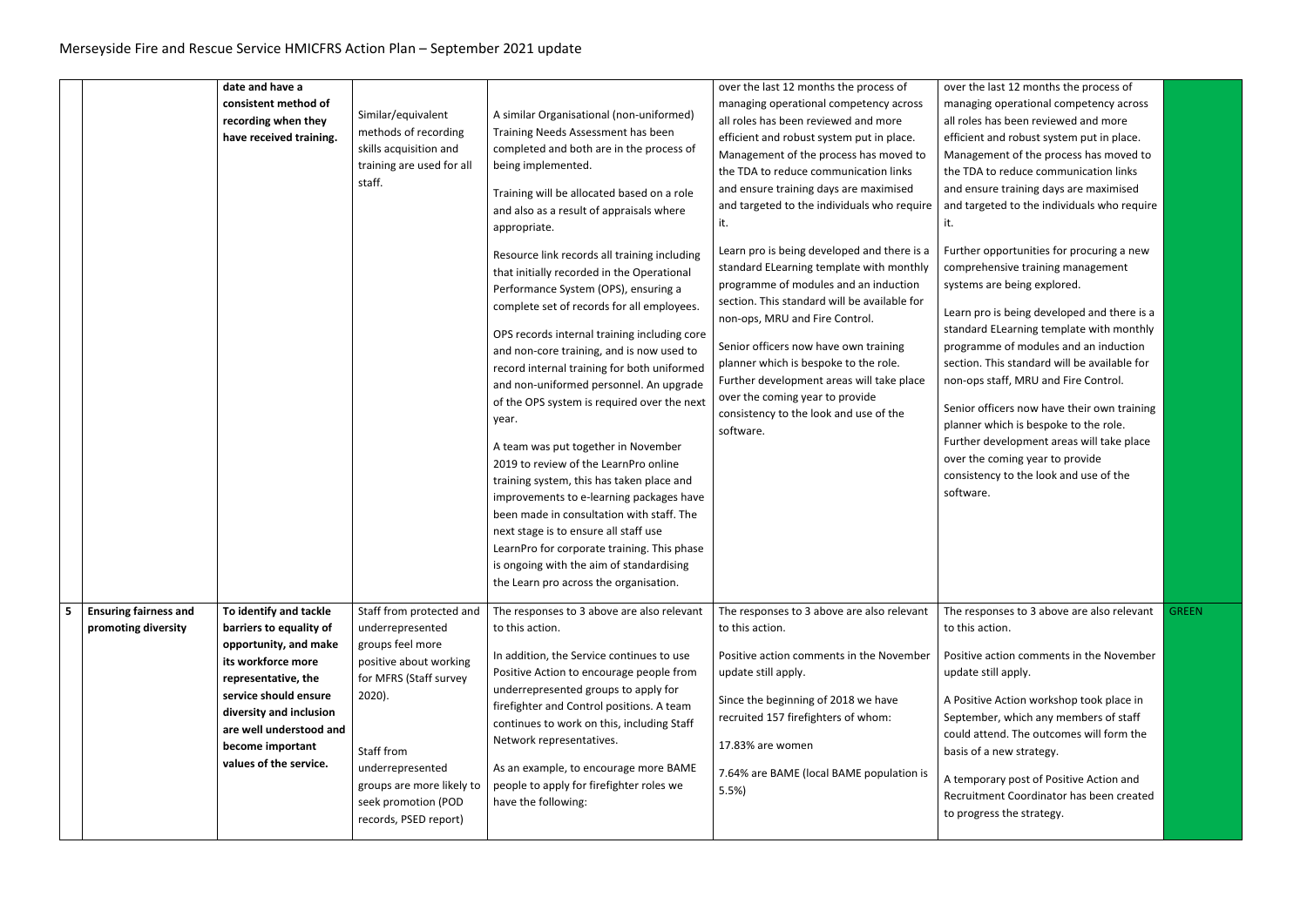|   |                                                       |                                                                                                                                                     | Positive action<br>recruitment continues to<br>result in a more diverse<br>workforce (POD records,<br>PSED report)<br>Staff have received ED&I<br>training which they have<br>understood and feel able<br>to apply in their work<br>(Training records, Staff<br>survey 2020). | Have-a-Go days (specifically for FF<br>roles (which are now part of an<br>apprenticeship)). Candidates are<br>given the opportunity to 'have a<br>go' at the selection assessments<br>and learn more about the FF<br>selection process so that they can<br>prepare prior to an advert going<br>live.<br>Use social media to demonstrate<br>information on selection processes<br>and to capture the stories of BAME<br>role models within the Service.<br>Promote our apprenticeships and<br>$\bullet$<br>vacancies to our community<br>groups who represent BAME<br>interests within Merseyside.<br>Distribute promotional materials<br>which showcase the diverse range<br>of careers at MFRS to our<br>community groups.<br>Attend school / colleges /<br>university careers events to<br>promote our apprenticeship and<br>vacancy opportunities.<br>Work with our BAME staff network<br>to promote our vacancies /<br>apprenticeship opportunities.<br>This approach is being extended to<br>progression. |                                                                                                                                                                                                                                                                                                                      | Figures from the last three firefighter<br>recruitment campaigns shows 9% of<br>successful candidates were BAME (well in<br>excess of the local population of 5.5%) and<br>14.5% were women.                                                                                                                                                                               |              |
|---|-------------------------------------------------------|-----------------------------------------------------------------------------------------------------------------------------------------------------|-------------------------------------------------------------------------------------------------------------------------------------------------------------------------------------------------------------------------------------------------------------------------------|----------------------------------------------------------------------------------------------------------------------------------------------------------------------------------------------------------------------------------------------------------------------------------------------------------------------------------------------------------------------------------------------------------------------------------------------------------------------------------------------------------------------------------------------------------------------------------------------------------------------------------------------------------------------------------------------------------------------------------------------------------------------------------------------------------------------------------------------------------------------------------------------------------------------------------------------------------------------------------------------------------------|----------------------------------------------------------------------------------------------------------------------------------------------------------------------------------------------------------------------------------------------------------------------------------------------------------------------|----------------------------------------------------------------------------------------------------------------------------------------------------------------------------------------------------------------------------------------------------------------------------------------------------------------------------------------------------------------------------|--------------|
| 6 | <b>Managing performance</b><br>and developing leaders | The service should put<br>in place an open and<br>fair process to identify,<br>develop and support<br>high-potential staff and<br>aspiring leaders. | Process is produced (SI,<br>strategy or Policy<br>published)                                                                                                                                                                                                                  | As mentioned in 3 above work has taken<br>place on establishing the MFRS Leadership<br>Process and Message with outcomes due<br>soon.<br>Our Gateway (progression) process has<br>been reviewed and was relaunched in April<br>and now encompasses all staff groups. It<br>explains to staff the support they can<br>receive to assist them in future<br>progression.                                                                                                                                                                                                                                                                                                                                                                                                                                                                                                                                                                                                                                          | Staff-led work to revise our Values and<br>leadership message has been completed<br>and further engagement and launch is<br>being planned in 2021/22.<br>An accelerated Leadership Programme is<br>being developed and has been presented<br>to People Board.<br>Both programmes are now planned for<br>January 2022 | Staff-led work to revise our Values and<br>leadership message has been completed<br>and approved by the Authority. Further<br>staff engagement to embed this being<br>planned in 2021/22.<br>An accelerated Leadership Programme is<br>being developed and has been presented<br>to People Board.<br>Both programmes are now planned for<br>implementation in January 2022 | <b>GREEN</b> |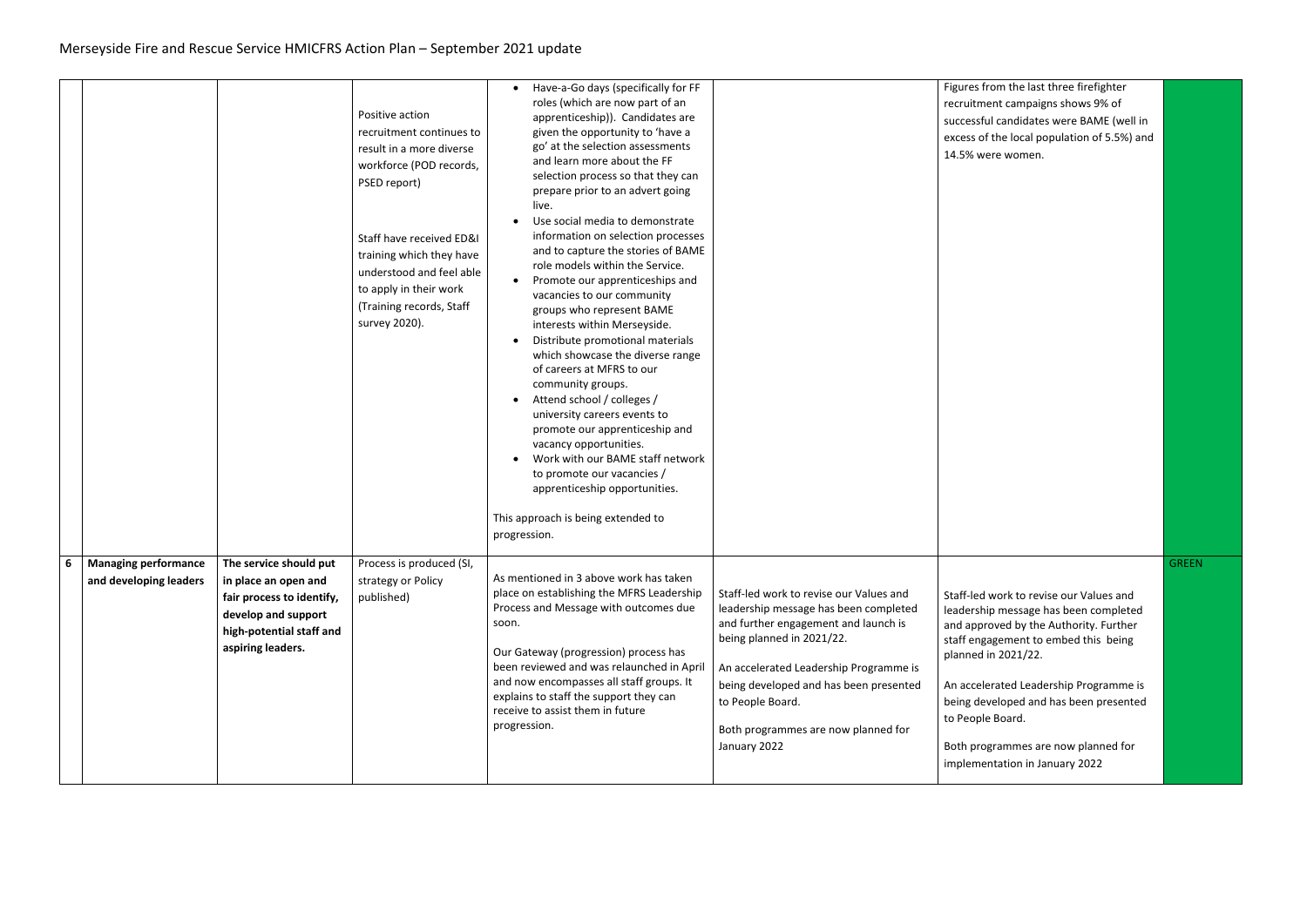|                | <b>Inspection theme</b>                             | Area for improvement                                                                                                                                                                                                                                                                 | Outcome/s<br>required/<br>evidence of<br><b>success</b>                                                                     | <b>Update November 2020</b>                                                                                                                                                                                                                                                                                                                             | <b>Update March 2021</b>                                                                                                                                                                                                                                                                                                                                                                                                          | <b>Update September 2021</b>                                                                                                                                                                                                                                                                                                                                                                                                      | <b>RAG</b>   |
|----------------|-----------------------------------------------------|--------------------------------------------------------------------------------------------------------------------------------------------------------------------------------------------------------------------------------------------------------------------------------------|-----------------------------------------------------------------------------------------------------------------------------|---------------------------------------------------------------------------------------------------------------------------------------------------------------------------------------------------------------------------------------------------------------------------------------------------------------------------------------------------------|-----------------------------------------------------------------------------------------------------------------------------------------------------------------------------------------------------------------------------------------------------------------------------------------------------------------------------------------------------------------------------------------------------------------------------------|-----------------------------------------------------------------------------------------------------------------------------------------------------------------------------------------------------------------------------------------------------------------------------------------------------------------------------------------------------------------------------------------------------------------------------------|--------------|
|                | Other areas identified in the report                |                                                                                                                                                                                                                                                                                      |                                                                                                                             |                                                                                                                                                                                                                                                                                                                                                         |                                                                                                                                                                                                                                                                                                                                                                                                                                   |                                                                                                                                                                                                                                                                                                                                                                                                                                   |              |
|                | <b>Responding to fires and</b><br>other emergencies | The service's operational<br>policy reflects national<br>guidance. But staff have an<br>inconsistent understanding<br>of what recording process<br>they would follow if required<br>to step outside policy. They<br>were also not always sure<br>how to log significant<br>decisions | Staff understanding is<br>improved and<br>demonstrated                                                                      | Incident logging has been established and<br>Operational<br>Discretion is now included in the relevant<br>policy documents. Instructions have been<br>issued on how to do this and work will take<br>place to reinforce this including sampling to<br>ensure staff understand.                                                                          | As previous update. Decision Logging<br>ELearning package also in place.<br>Completed                                                                                                                                                                                                                                                                                                                                             | As previous update. Decision Logging<br>ELearning package also in place.<br>Completed                                                                                                                                                                                                                                                                                                                                             | <b>GREEN</b> |
| 8 <sup>1</sup> | <b>Responding to fires and</b><br>other emergencies | Although we found the<br>debrief process led by the<br>operational assurance team<br>to be robust, we found that<br>operational crews took an<br>inconsistent approach to<br>debriefing smaller incidents.                                                                           | Operational crews<br>demonstrate a more<br>consistent approach<br>to debriefing smaller<br>incidents (Response<br>records). | The following work has been undertaken:<br>Hot debriefs taking place at stations.<br>Smaller incident debriefs are easier<br>to undertake at the incident ground<br>Work is ongoing to develop the<br>process around larger incidents.<br>Automating these processes is a<br>priority.                                                                  | A new 'Hot Debrief' process has been<br>introduced to address the capture of<br>learning from smaller incidents. This uses<br>the Microsoft Forms platform and is<br>easily accessible from the Portal. This has<br>seen great success and is becoming<br>widely used by crews. The introduction of<br>the process led to an overhaul of the<br>whole debrief process and this led to the<br>revised SI 0069 'incident debriefs'. | A new 'Hot Debrief' process has been<br>introduced to address the capture of<br>learning from smaller incidents. This uses<br>the Microsoft Forms platform and is easily<br>accessible from the Portal. This has seen<br>great success and is becoming widely used<br>by crews. The introduction of the process<br>led to an overhaul of the whole debrief<br>process and this led to the revised SI 0069<br>'incident debriefs'. | <b>GREEN</b> |
| 9              | <b>Responding to national</b><br>risks              | We saw that the information<br>the service holds on the risks<br>in surrounding services isn't<br>as accessible as its own risk<br>information. But we noted<br>that while we were<br>inspecting, the service was<br>upgrading the computers it<br>has on fire engines, where        | Cross border risk<br>information is more<br>accessible to crews<br>(Preparedness<br>records).                               | Cross border risk information has now been<br>delivered and was initially only available<br>through Resilience Direct. To improve<br>accessibility all available risk information is<br>now available to operational staff via<br>appliance Mobile Data Terminals and<br>intranet Portal pages.<br>Longer term solutions are still being<br>considered. | Longer term solutions are still being<br>considered as part CFSMIS Solution.                                                                                                                                                                                                                                                                                                                                                      | Longer term solutions are still being<br>considered as part CFSMIS Solution.                                                                                                                                                                                                                                                                                                                                                      | <b>GREEN</b> |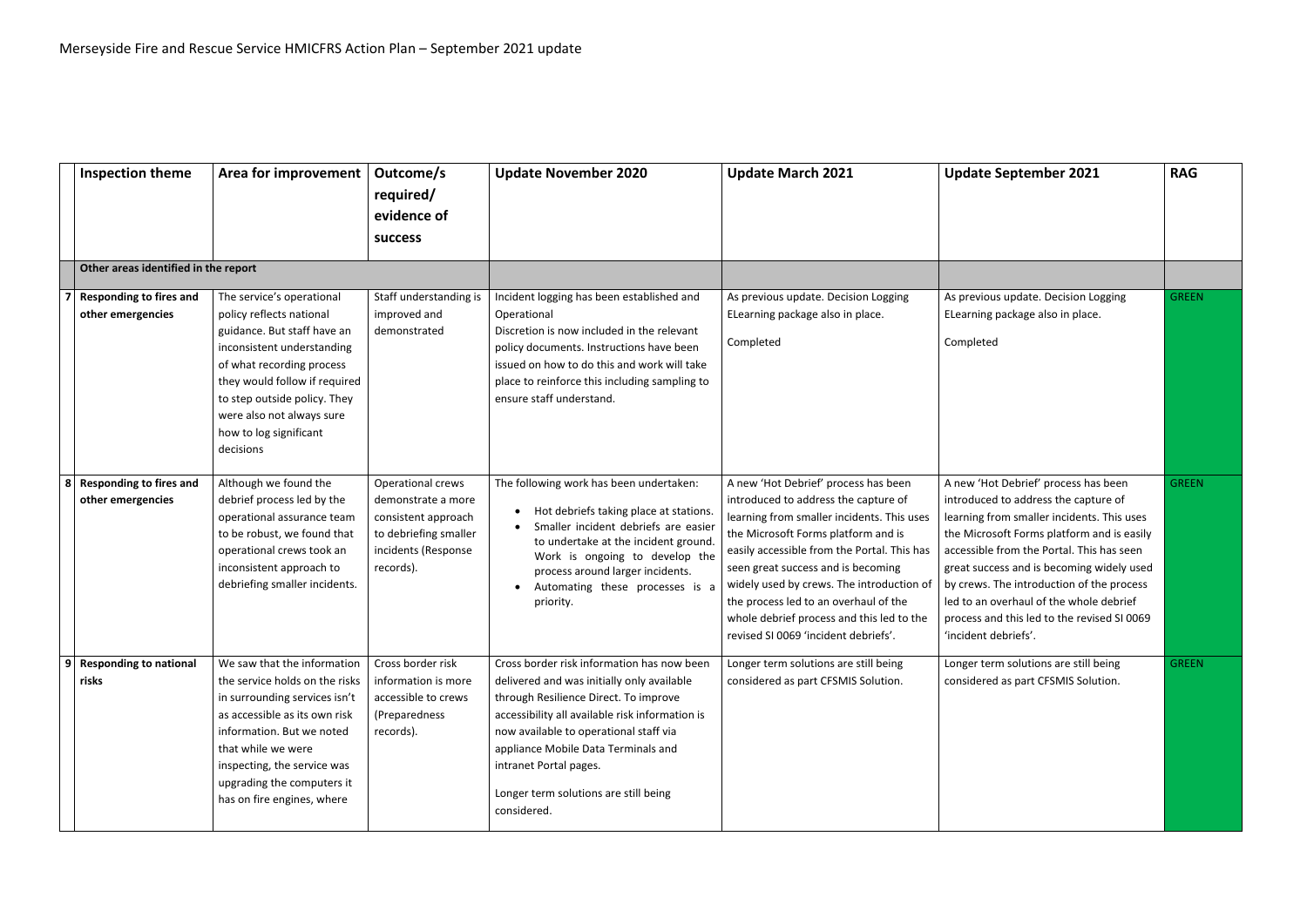|              |                                                                             | this information will be<br>made available.                                                                                                                                                                                                      |                                                                                                                                                                      |                                                                                                                                                                                                                                                                                                                                                                                                                                                                                                                                                                              |                                                                                                                                                                                                                                                                                                                                                                                                                                                                                                                                                                                                                                                                                                      |                                                                                                                                                                                                                                                                                                                                                                                                                                                                                                                                                                                                                                                                                                                                                                                                                                          |              |
|--------------|-----------------------------------------------------------------------------|--------------------------------------------------------------------------------------------------------------------------------------------------------------------------------------------------------------------------------------------------|----------------------------------------------------------------------------------------------------------------------------------------------------------------------|------------------------------------------------------------------------------------------------------------------------------------------------------------------------------------------------------------------------------------------------------------------------------------------------------------------------------------------------------------------------------------------------------------------------------------------------------------------------------------------------------------------------------------------------------------------------------|------------------------------------------------------------------------------------------------------------------------------------------------------------------------------------------------------------------------------------------------------------------------------------------------------------------------------------------------------------------------------------------------------------------------------------------------------------------------------------------------------------------------------------------------------------------------------------------------------------------------------------------------------------------------------------------------------|------------------------------------------------------------------------------------------------------------------------------------------------------------------------------------------------------------------------------------------------------------------------------------------------------------------------------------------------------------------------------------------------------------------------------------------------------------------------------------------------------------------------------------------------------------------------------------------------------------------------------------------------------------------------------------------------------------------------------------------------------------------------------------------------------------------------------------------|--------------|
| $\mathbf{1}$ | Making the fire and<br>0 rescue service affordable<br>now and in the future | We found that the service<br>has various inefficient paper-<br>based systems. However, it<br>has invested in a team to<br>develop a range of online<br>applications with the<br>intention of modernising<br>these systems.                       | More paper based<br>processes are<br>replaced by<br>applications (S&P<br>records).                                                                                   | Applications development has continued<br>through this period and processes also<br>continued to be streamlined through the use<br>of InfoPath forms and processes on the<br>SharePoint Portal.<br>The new SSRI application, SIRAH, is being<br>rolled out, but the Service is now aware that<br>a commercial off the shelf package is<br>available, that was not available when<br>internal application development<br>commenced. The suitability of this for<br>Prevention, Protection and SSRI purposes is<br>under review as this may provide a suitable<br>alternative. | Processes continue to be streamlined and<br>automated using Microsoft Forms and<br>InfoPath forms. 36 processes have been<br>improved in this way since the last<br>inspection.<br>Finance have also automated previously<br>paper-based processes such as<br>virements.<br>The CFRMIS system will provide a<br>management information system for<br>Protection, Prevention and Site Specific<br>Risk Information. This has replaced in-<br>house development. The Protection<br>element went live in May. This has<br>replaced the SIRAH application previously<br>referred to.<br>In-house development continues<br>however for the application developed to<br>manage National Resilience assets. | Processes continue to be streamlined and<br>automated using Microsoft Forms and<br>InfoPath forms. 36 processes have been<br>improved in this way since the December<br>2018 HMICFRS inspection.<br>Finance have also automated previously<br>paper-based processes such as virements<br>and launched a payment gateway on the<br>website.<br>The CFRMIS system will provide a<br>management information system for<br>Protection, Prevention and Site Specific<br>Risk Information. This has replaced in-<br>house development. The Protection<br>element went live in May and the<br>Prevention element was piloted on two<br>stations in September. This has replaced<br>the SIRAH application previously referred<br>to.<br>In-house development continues for the<br>application developed to manage National<br>Resilience assets. | <b>GREEN</b> |
| $\mathbf{1}$ | How well does the<br>service look after its<br>people?                      | Staff don't always view the<br>promotion process as open<br>and fair.<br>We didn't find this to be the<br>case, but the service still has<br>work to do to allay these<br>workforce concerns.                                                    | Staff are more<br>accepting that the<br>promotion process is<br>open and fair (Staff<br>survey 2020).                                                                | The launch of the new Gateway process is<br>hoped to reassure staff that the promotion<br>process is open and fair and no complaints<br>have been received.<br>The response to the staff survey (taking<br>place Nov/December 2020) will provide<br>more supporting evidence.                                                                                                                                                                                                                                                                                                | An accelerated Leadership Programme is<br>being developed and has been presented<br>to People Board                                                                                                                                                                                                                                                                                                                                                                                                                                                                                                                                                                                                  | An accelerated Leadership Programme is<br>being developed and has been presented<br>to People Board                                                                                                                                                                                                                                                                                                                                                                                                                                                                                                                                                                                                                                                                                                                                      | <b>GREEN</b> |
|              | <b>Ensuring fairness and</b><br>promoting diversity                         | The service has made a<br>commitment to the public to<br>improve a range of equality<br>and diversity issues in its<br>IRMPbut we observed a<br>difference between how<br>management think these<br>commitments have been<br>accepted across its | Staff understand the<br>equality, diversity and<br>inclusion objectives<br>(Staff survey 2020)<br>Staff have received<br>ED&I training which<br>they have understood | Prior to the pandemic, ED&I Essentials<br>training had been rolled out to half the staff<br>and was very well received. Some face to<br>face training resumed between the two<br>lockdowns and online training has<br>commenced. The aim is to reinstate face to<br>face training as this is believed most<br>effective.                                                                                                                                                                                                                                                     | The 2020 staff survey showed a marked<br>improvement in the level of staff<br>engagement in MFRS with 88% of the<br>workforce engaged. This is an excellent<br>result and demonstrates the positive<br>impact of organisational changes made<br>since 2018. This result includes 96% of<br>staff saying they care about the future of<br>MFRS, 81% saying they would                                                                                                                                                                                                                                                                                                                                 | The 2020 staff survey showed a marked<br>improvement in the level of staff<br>engagement in MFRS with 88% of the<br>workforce engaged. This is an excellent<br>result and demonstrates the positive<br>impact of organisational changes made<br>since 2018. This result includes 96% of staff<br>saying they care about the future of MFRS,<br>81% saying they would recommend MFRS                                                                                                                                                                                                                                                                                                                                                                                                                                                      | <b>GREEN</b> |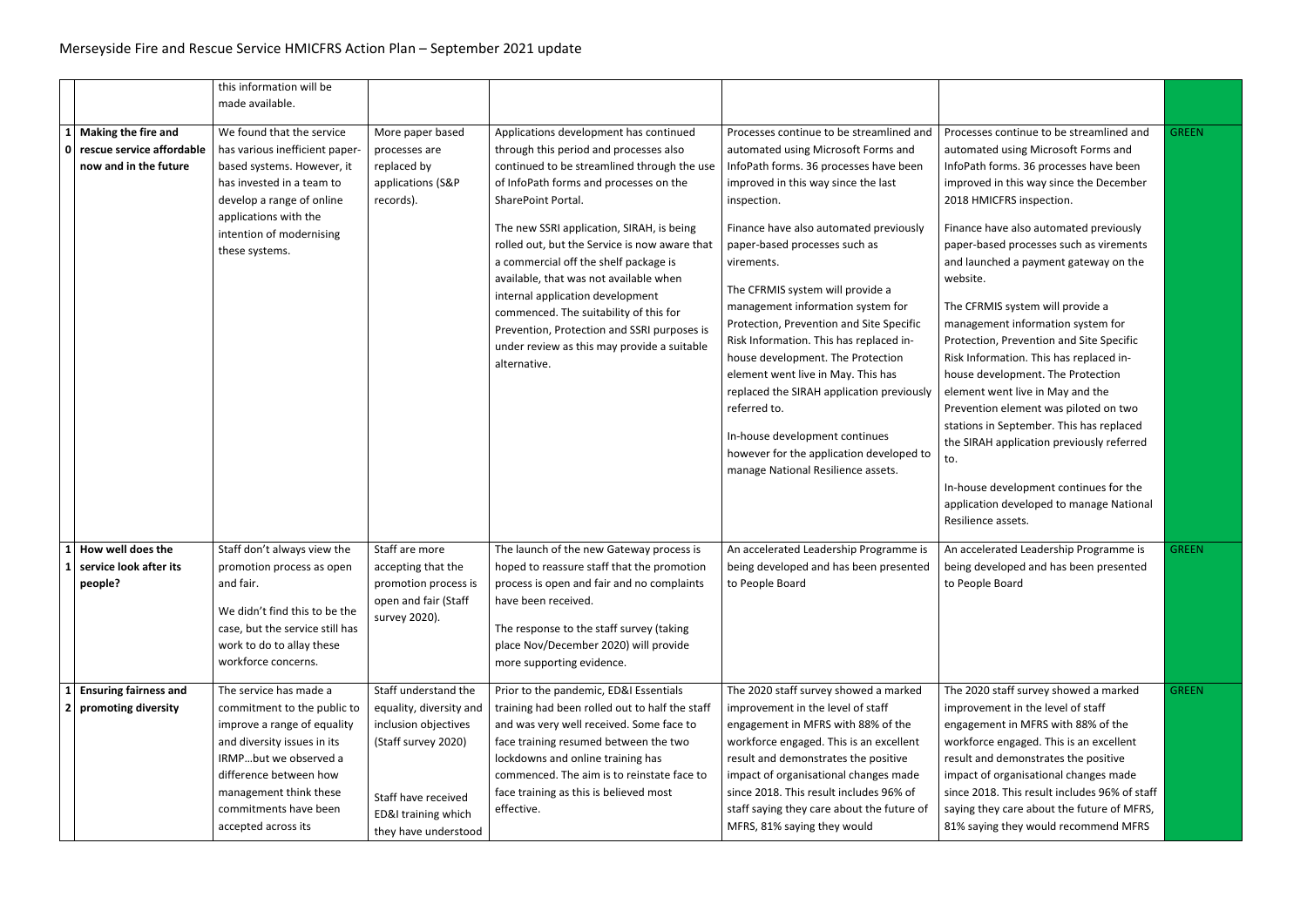|                     |                                                     | workforce and the frontline<br>reality.                                                                                                                                                   | and feel able to apply<br>in their work<br>(Training records,<br>Staff survey 2020).                         | Unconscious Bias training took place<br>virtually during lockdown for approximately<br>70 staff who are in management positions or<br>involved in recruitment, performance<br>management etc. Work is ongoing to<br>determine how future unconscious bias<br>training will take place.<br>Staff networks have continued during the<br>pandemic and the network chairs have been                                                                                                                                                                                                                                                                                                                      | recommend MFRS as a good place to<br>work (up from 47% in 2018) and 90%<br>saying they are proud to work for MFRS.<br>The need to curtail face training during<br>the pandemic has impacted on the roll-<br>out, but the creation and launch of a new<br>LearnPro module, the embedding and<br>increased involvement of Staff Networks<br>and opportunities for online ED&I                                                                                                                                                                                            | as a good place to work (up from 47% in<br>2018) and 90% saying they are proud to<br>work for MFRS.<br>The need to curtail face training during the<br>pandemic has impacted on the roll-out, but<br>the creation and launch of a LearnPro<br>module, the embedding and increased<br>involvement of Staff Networks and<br>opportunities for online ED&I training that                                                                                                                                                                                                                                                                                                                                                                                                       |              |
|---------------------|-----------------------------------------------------|-------------------------------------------------------------------------------------------------------------------------------------------------------------------------------------------|--------------------------------------------------------------------------------------------------------------|------------------------------------------------------------------------------------------------------------------------------------------------------------------------------------------------------------------------------------------------------------------------------------------------------------------------------------------------------------------------------------------------------------------------------------------------------------------------------------------------------------------------------------------------------------------------------------------------------------------------------------------------------------------------------------------------------|------------------------------------------------------------------------------------------------------------------------------------------------------------------------------------------------------------------------------------------------------------------------------------------------------------------------------------------------------------------------------------------------------------------------------------------------------------------------------------------------------------------------------------------------------------------------|-----------------------------------------------------------------------------------------------------------------------------------------------------------------------------------------------------------------------------------------------------------------------------------------------------------------------------------------------------------------------------------------------------------------------------------------------------------------------------------------------------------------------------------------------------------------------------------------------------------------------------------------------------------------------------------------------------------------------------------------------------------------------------|--------------|
|                     |                                                     |                                                                                                                                                                                           |                                                                                                              | directly engaged with about the pandemic<br>and are also involved in the quarterly ED&I<br>strategic boards enabling them to engage<br>directly with strategic leaders and<br>contribute to ED&I outcomes.                                                                                                                                                                                                                                                                                                                                                                                                                                                                                           | training that have been presented to all<br>staff (e.g. Ramadan awareness) have<br>been well received and had a positive<br>impact.                                                                                                                                                                                                                                                                                                                                                                                                                                    | have been presented to all staff (e.g.<br>Ramadan awareness) have been well<br>received and had a positive impact.                                                                                                                                                                                                                                                                                                                                                                                                                                                                                                                                                                                                                                                          |              |
| $1\vert$<br>3       | <b>Ensuring fairness and</b><br>promoting diversity | The service doesn't fully<br>reflect the communities it<br>serves                                                                                                                         | Future recruitment<br>shows continued<br>improvements in<br>diversity (POD<br>records, PSED report)          | See 5 above.                                                                                                                                                                                                                                                                                                                                                                                                                                                                                                                                                                                                                                                                                         | See 5 above                                                                                                                                                                                                                                                                                                                                                                                                                                                                                                                                                            | See 5 above.                                                                                                                                                                                                                                                                                                                                                                                                                                                                                                                                                                                                                                                                                                                                                                | <b>GREEN</b> |
| 4                   | <b>Ensuring fairness and</b><br>promoting diversity | Staff from all groups felt that<br>middle and senior managers<br>could make more of an effort<br>to respond to their concerns<br>and challenge inappropriate<br>and exclusionary language | Staff feel these<br>managers make an<br>effort to respond to<br>their concerns (Staff<br><b>Survey 2020)</b> | Work has been undertaken in 2020 to<br>review the organisation's leadership<br>message and values with the outcomes due<br>in early 2021. Numerous staff from<br>throughout MFRS were interviewed to allow<br>them share their experiences of leadership<br>and what they would like leadership in MFRS<br>to look like in the future.<br>This work has incorporated a review of the<br>organisational values which will be<br>relaunched at the same time.<br>Increasing work with the Staff Networks will<br>support improvement in this area.<br>Area Manager visits reinforce our values and<br>behaviours.<br>This extensive piece of work is expected to<br>address these concerns from staff. | The staff survey results included specific<br>references to improvements in this area,<br>particularly around the visibility of senior<br>staff and improved communications.<br>The CFO sent out a very clear message<br>after the 2018 inspection that<br>undermining behaviours would not be<br>tolerated, soon after that, the Ground<br>Rules were refreshed in consultation with<br>staff and other activities outlined in the<br>updates to previous sections (particularly<br>3 and 5) demonstrate that a considerable<br>amount of work has taken place since. | The staff survey results included specific<br>references to improvements in this area,<br>particularly around the visibility of senior<br>staff and improved communications.<br>The CFO sent out a very clear message<br>after the 2018 inspection that undermining<br>behaviours would not be tolerated, soon<br>after that, the Ground Rules were<br>refreshed in consultation with staff and<br>other activities outlined in the updates to<br>previous sections (particularly 3 and 5)<br>demonstrate that a considerable amount<br>of work has taken place since.<br>Since then the new Leadership Message<br>has been developed (in consultation with<br>many staff) and approved by the Authority.<br>This includes a new Purpose, Vision, Values<br>and behaviours. | <b>GREEN</b> |
| 1<br>5 <sup>1</sup> | <b>Ensuring fairness and</b><br>promoting diversity | [in the HMICFRS staff survey<br>-92 respondents] 26<br>reported feeling bullied or                                                                                                        | Fewer people report<br>feeling bullied or<br>harassed at work                                                | 2017 -18 - There was a total of 33<br>disciplinary cases. Three cases were<br>recorded as bullying and harassment.                                                                                                                                                                                                                                                                                                                                                                                                                                                                                                                                                                                   | The 2020 staff survey shows that over<br>80% of staff believe bullying and<br>harassment is not tolerated in MFRS and                                                                                                                                                                                                                                                                                                                                                                                                                                                  | The 2020 staff survey shows that over 80%<br>of staff believe bullying and harassment is<br>not tolerated in MFRS and have also not                                                                                                                                                                                                                                                                                                                                                                                                                                                                                                                                                                                                                                         | <b>GREEN</b> |